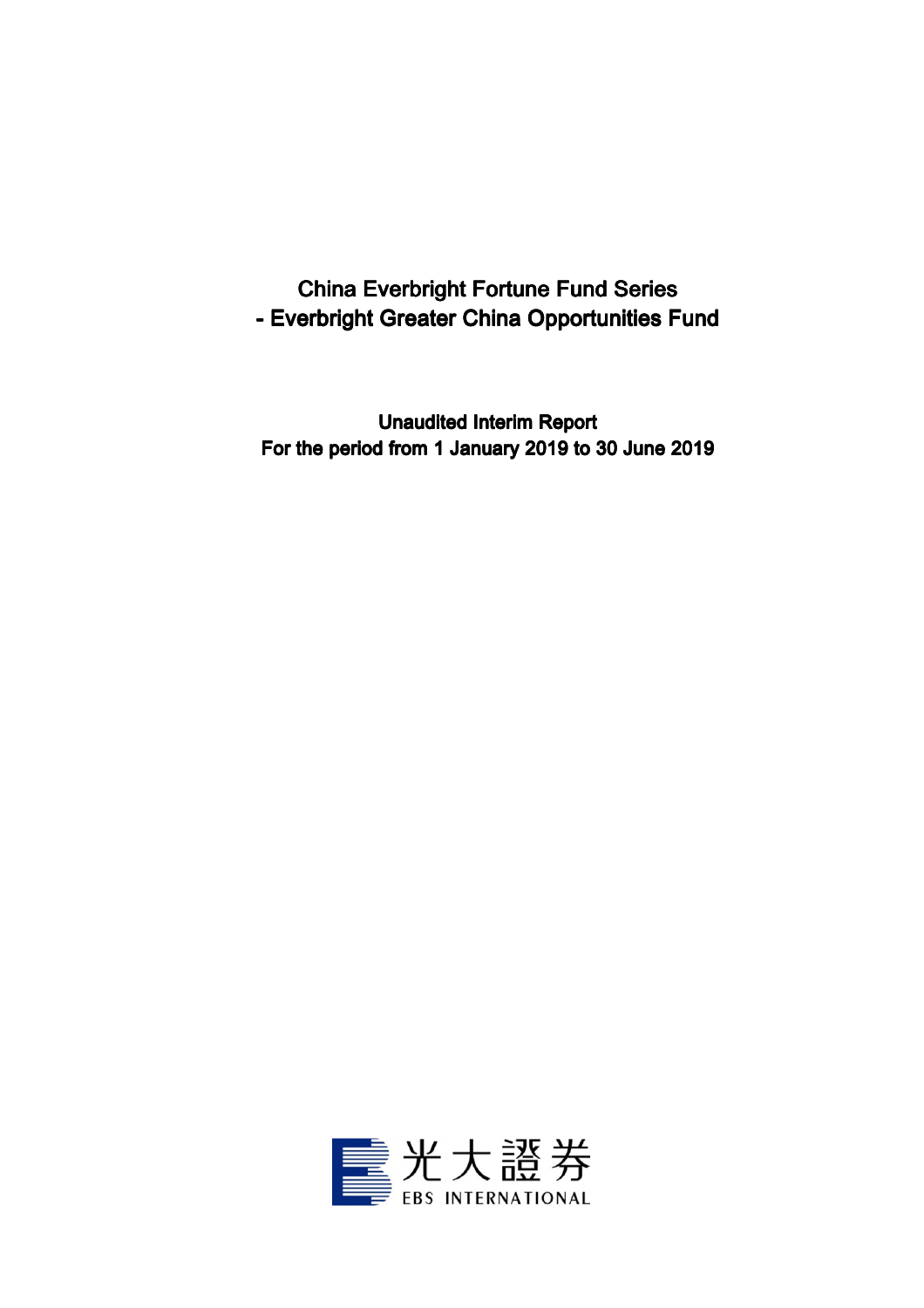# China Everbright Fortune Fund Series - Everbright Greater China Opportunities Fund 2019 Unaudited Interim Report

| Contents                                                 | Page |
|----------------------------------------------------------|------|
| Statement of Assets and Liabilities (Unaudited)          |      |
| Portfolio Statement (Unaudited)                          | 2    |
| Statement of Changes in Equity (Unaudited)               | 3    |
| Statement of Movements in Portfolio Holdings (Unaudited) | 4    |
| Notes to the Financial Statements (Unaudited)            | 5    |
| Management and Administration                            | 6    |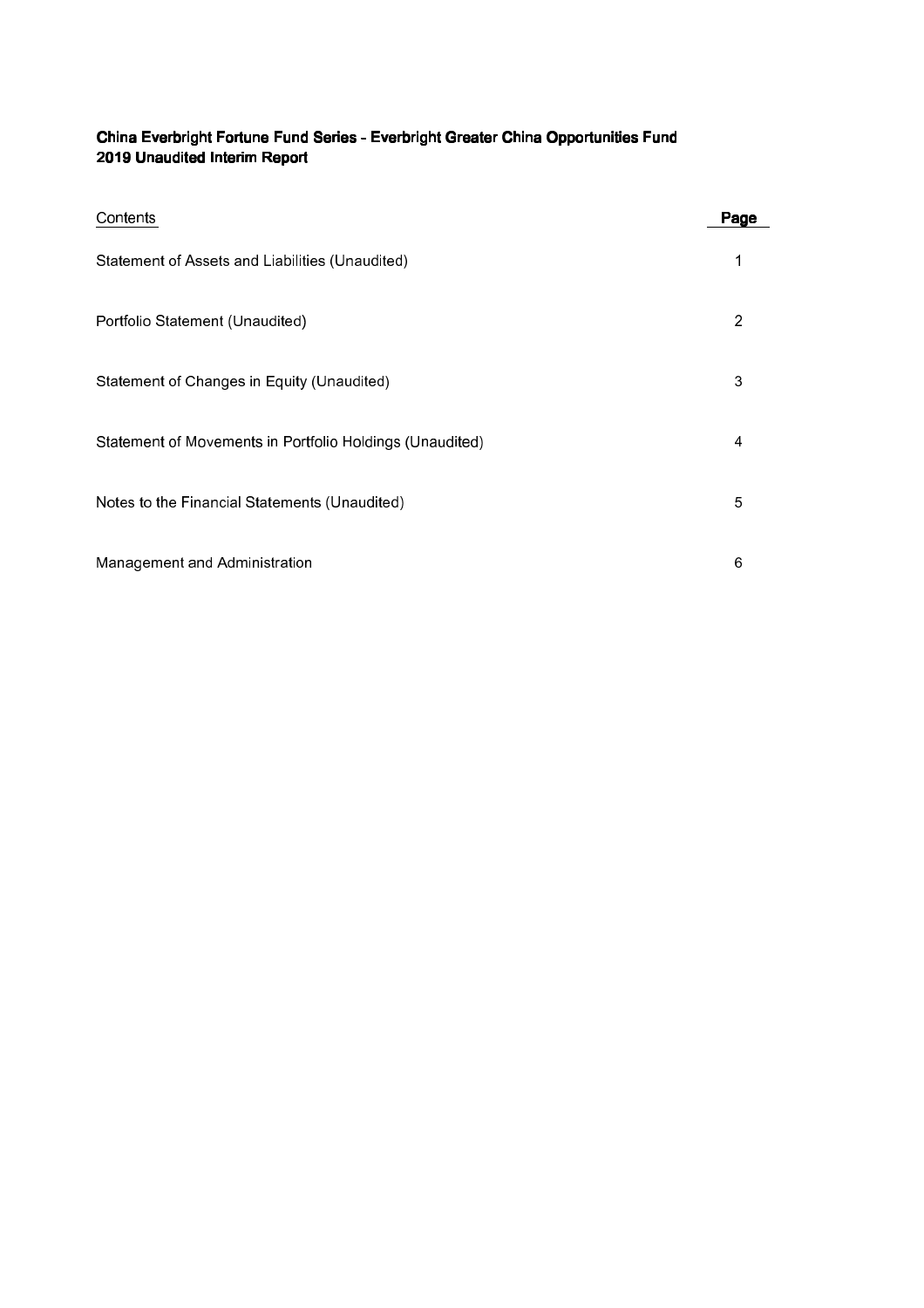## China Everbright Fortune Fund Series - Everbright Greater China Opportunities Fund Statement of Assets and Liabilities (Unaudited) As at 30 June 2019 (Expressed in Hong Kong dollars)

As at As at at As at 30 June 2019 31 December 2018 30 2019 31 December 2018 ASSETS HKD HKD HKD Financial assets at fair value through profit or loss 41,276,956 34,215,745 Cash and cash equivalents **5,445,997** 3,324,492 5,445,997 Amounts due from brokers and the state of the state of the state of the state of the state of the state of the state of the state of the state of the state of the state of the state of the state of the state of the state o Dividends receivables and the set of the set of the 362,744 contract of the set of the set of the set of the set of the set of the set of the set of the set of the set of the set of the set of the set of the set of the set Prepayments and other assets 1,420  $\sim$  1,420 **Total Assets** 47,946,807 LIABILITIES Financial liabilities at fair value through profit or loss (176,000) (10,400) Amounts due to brokers and the control of the control of the control of the control of the control of the control of the control of the control of the control of the control of the control of the control of the control of Accrued expenses and other payables (547,134) (595,972) Witholding taxes payable - dividend  $(35,086)$ Total Liabilities (758,220) (607,874) Net assets attributable to unitholders and the set of the 49,973,107 47,338,933 Representing: **Equity 47,338,933 49,973,107 47,338,933 Number of units in issue, Class I - HKD** 5,601,815.99 5,601,815.99 Net asset value per unit 8.92 8.45

1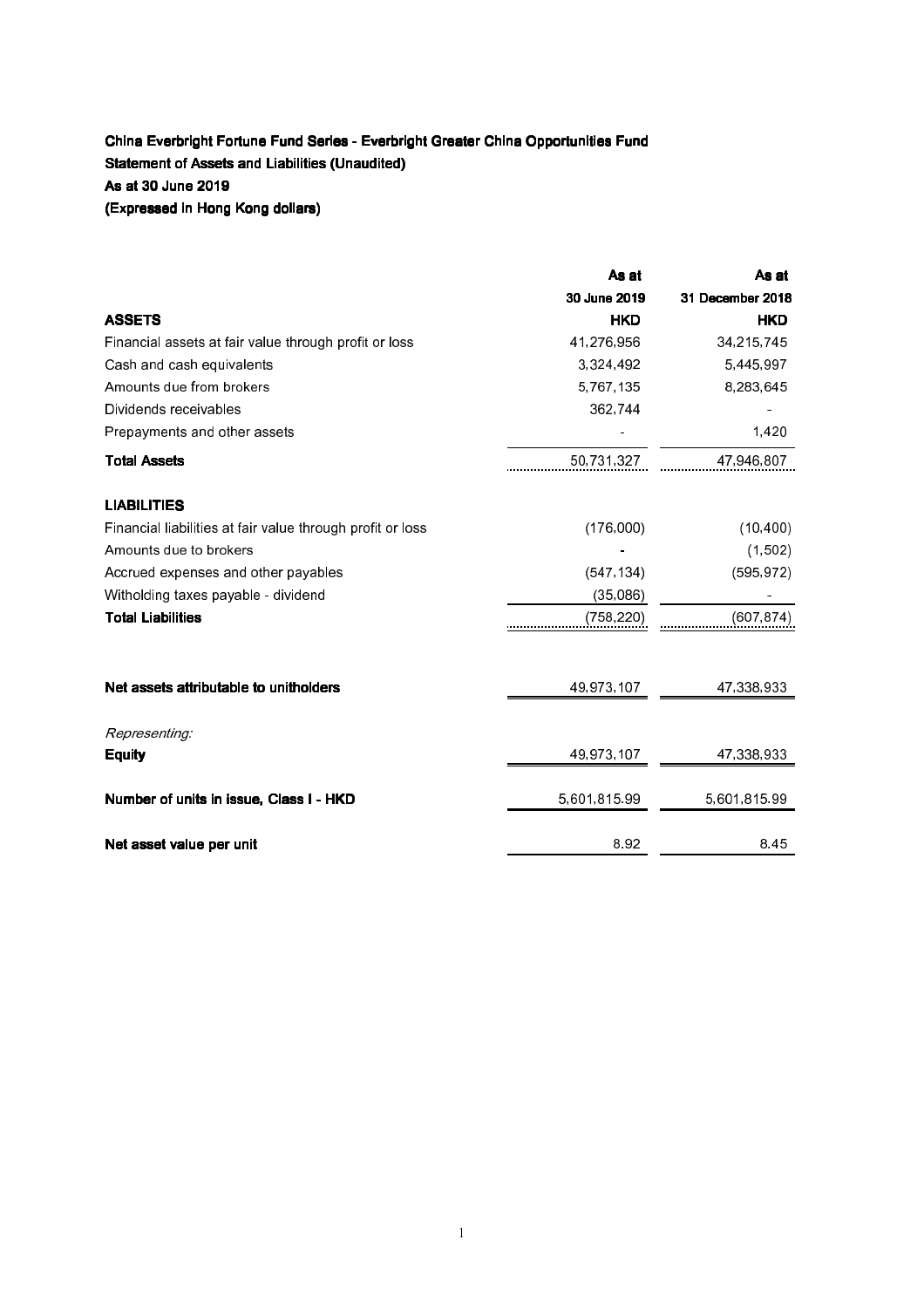China Everbright Fortune Fund Series - Everbright Greater China Opportunities Fund Portfolio Statement (Unaudited) As at 30 June 2019 (Expressed in Hong Kong dollars)

|                                                |                    | <b>Market</b>     |                  |  |
|------------------------------------------------|--------------------|-------------------|------------------|--|
|                                                | Nominal /<br>Value |                   | % of             |  |
|                                                | Value /            | <b>HKD</b>        | <b>Net Asset</b> |  |
|                                                | <b>Holding</b>     | <b>Equivalent</b> | Value            |  |
| <b>Equity securities</b>                       |                    |                   |                  |  |
| Hong Kong Stocks                               |                    |                   |                  |  |
| China Mobile Ltd                               | 50,500             | 3,593,075         | 7.19%            |  |
| China Construction Bank Corp                   | 525,000            | 3,533,250         | 7.07%            |  |
| Shandong Gold Mining Co Ltd                    | 55,700             | 2,608,957         | 5.22%            |  |
| Industrial & Commercial Bank of China Ltd      | 433,000            | 2,468,100         | 4.94%            |  |
| Sino Biopharmaceutical Ltd                     | 297,000            | 2,373,030         | 4.75%            |  |
| Tencent Holdings Ltd                           | 6,500              | 2,291,900         | 4.59%            |  |
| Shanghai Pharmaceuticals Holding Co Ltd        | 143,000            | 2,196,480         | 4.40%            |  |
| Huaneng Power International Inc                | 460,000            | 2,116,000         | 4.23%            |  |
| SAIC Motor Corp Ltd                            | 67,200             | 1,949,577         | 3.90%            |  |
| China Communications Construction Co Ltd       | 263,000            | 1,838,370         | 3.68%            |  |
| China Eastern Airlines Corp Ltd                | 392,000            | 1,807,120         | 3.62%            |  |
| China Southern Airlines Co Ltd                 | 294,000            | 1,599,360         | 3.20%            |  |
| Zijin Mining Group Co Ltd                      | 368,100            | 1,578,840         | 3.16%            |  |
| PICC Property & Casualty Co Ltd                | 178,000            | 1,500,540         | 3.00%            |  |
| Nine Dragons Paper Holdings Ltd                | 211,000            | 1,462,230         | 2.93%            |  |
| WH Group Ltd                                   | 160,000            | 1,267,200         | 2.54%            |  |
| Zhaojin Mining Industry Co Ltd                 | 140,500            | 1,229,375         | 2.46%            |  |
| <b>CNOOC Ltd</b>                               | 86,000             | 1,148,960         | 2.30%            |  |
| Hangzhou Robam Appliances Co Ltd               | 30,700             | 947,936           | 1.90%            |  |
| Lee & Man Paper Manufacturing Ltd              | 169,000            | 924,430           | 1.85%            |  |
| CSPC Pharmaceutical Group Ltd                  | 70,000             | 882,000           | 1.76%            |  |
| SF Holding Co Ltd                              | 19,500             | 753,413           | 1.51%            |  |
| Fuyao Glass Industry Group Co Ltd              | 28,500             | 737,013           | 147%             |  |
| Semiconductor Manufacturing International Corp | 54,000             | 469,800           | 0.94%            |  |
| <b>Hong Kong Index Futures</b>                 |                    |                   |                  |  |
| Hang Seng Index Future July 2019               | (14)               | (176,000)         | $-0.35%$         |  |
|                                                |                    |                   |                  |  |
| Total investments                              |                    | 41,100,956        | 82 26%           |  |
| (Total cost of investments: HKD 42,500,318)    |                    |                   |                  |  |
| Other net assets                               |                    | 8 872 151         | 17 74 %          |  |

Total net assets 100.00%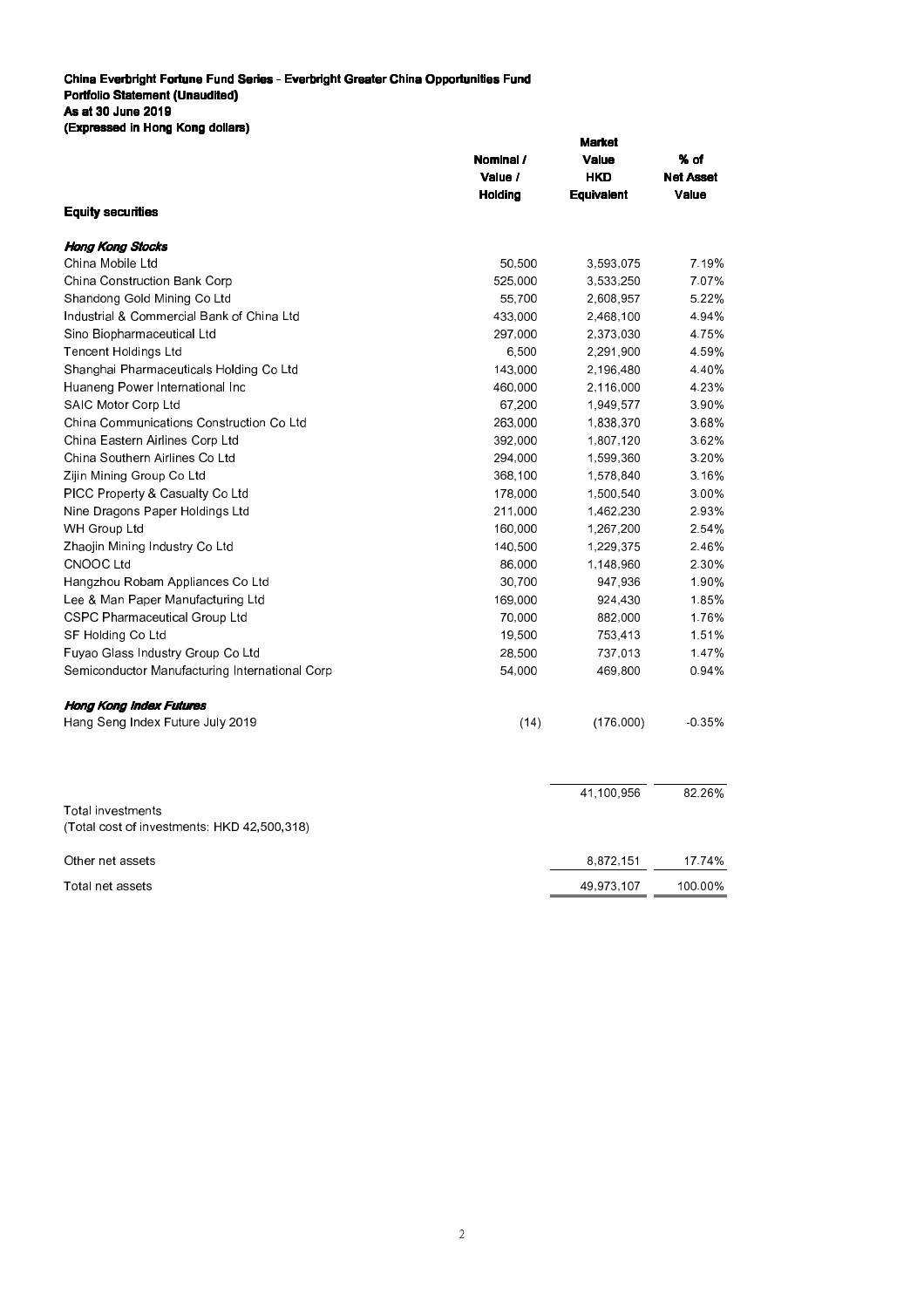#### China Everbright Fortune Fund Series - Everbright Greater China Opportunities Fund Statement of Changes in Equity (Unaudited) For the period from 1 January 2019 to 30 June 2019 (Expressed in Hong Kong dollars)

|                                                                                 | From 1 January<br>2019<br>to 30 June 2019 | From 30 November<br>2017 (Date of<br>inception)<br>to 31 December<br>2018 |  |
|---------------------------------------------------------------------------------|-------------------------------------------|---------------------------------------------------------------------------|--|
|                                                                                 | <b>HKD</b>                                | <b>HKD</b>                                                                |  |
| Balance at the beginning of the period                                          | 47,338,933                                |                                                                           |  |
| Profit and total comprehensive income for the period                            | 2,634,174                                 | (4,661,067)                                                               |  |
| Transaction with unitholders, recognised directly in equity                     |                                           |                                                                           |  |
| Subscriptions of units in Class I - HKD<br>Redemption of units in Class I - HKD |                                           | 176,000,000<br>(124,000,000)                                              |  |
| Total transactions with unitholders                                             |                                           | 52,000,000                                                                |  |
| Balance at the end of the period                                                | 49,973,107                                | 47,338,933                                                                |  |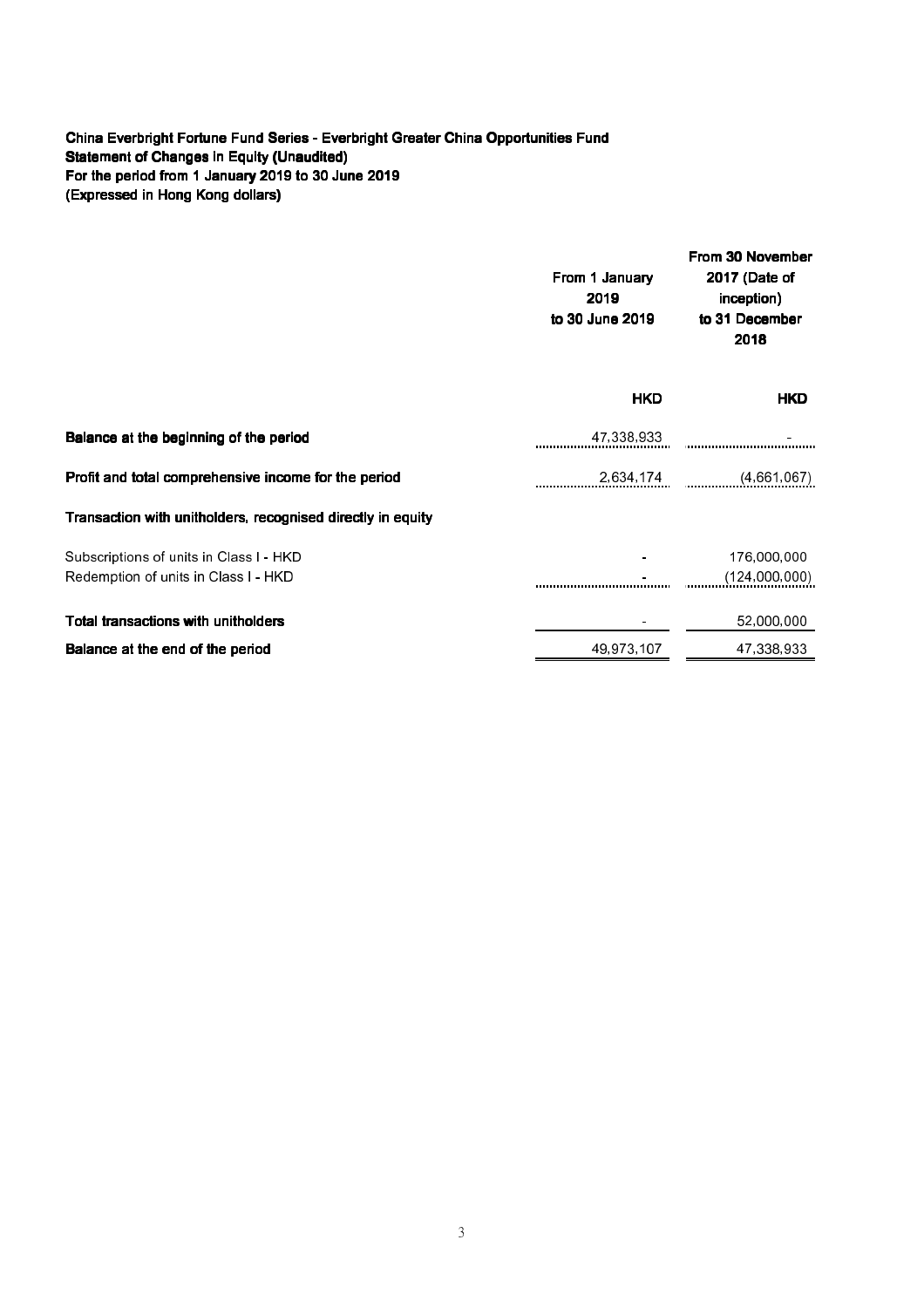## China Everbright Fortune Fund Series - Everbright Greater China Opportunities Fund Statement of Movements in Portfolio Holdings (Unaudited) For the period from 1 January 2019 to 30 June 2019

|                          | As at<br>30 June 2019<br>% of net asset<br>value | As at<br>31 December 2018<br>% of net asset<br>value |
|--------------------------|--------------------------------------------------|------------------------------------------------------|
| <b>Equity securities</b> |                                                  |                                                      |
|                          |                                                  |                                                      |
| Equity investments       | 82.61%                                           | 72.28%                                               |
| Future investments       | $-0.35%$                                         | $-0.02%$                                             |
| Total investments        | 82.26%                                           | 72.26%                                               |
| Other net assets         | 17.74%                                           | 27 74%                                               |
| <b>Total net assets</b>  | 100.00%                                          | 100.00%                                              |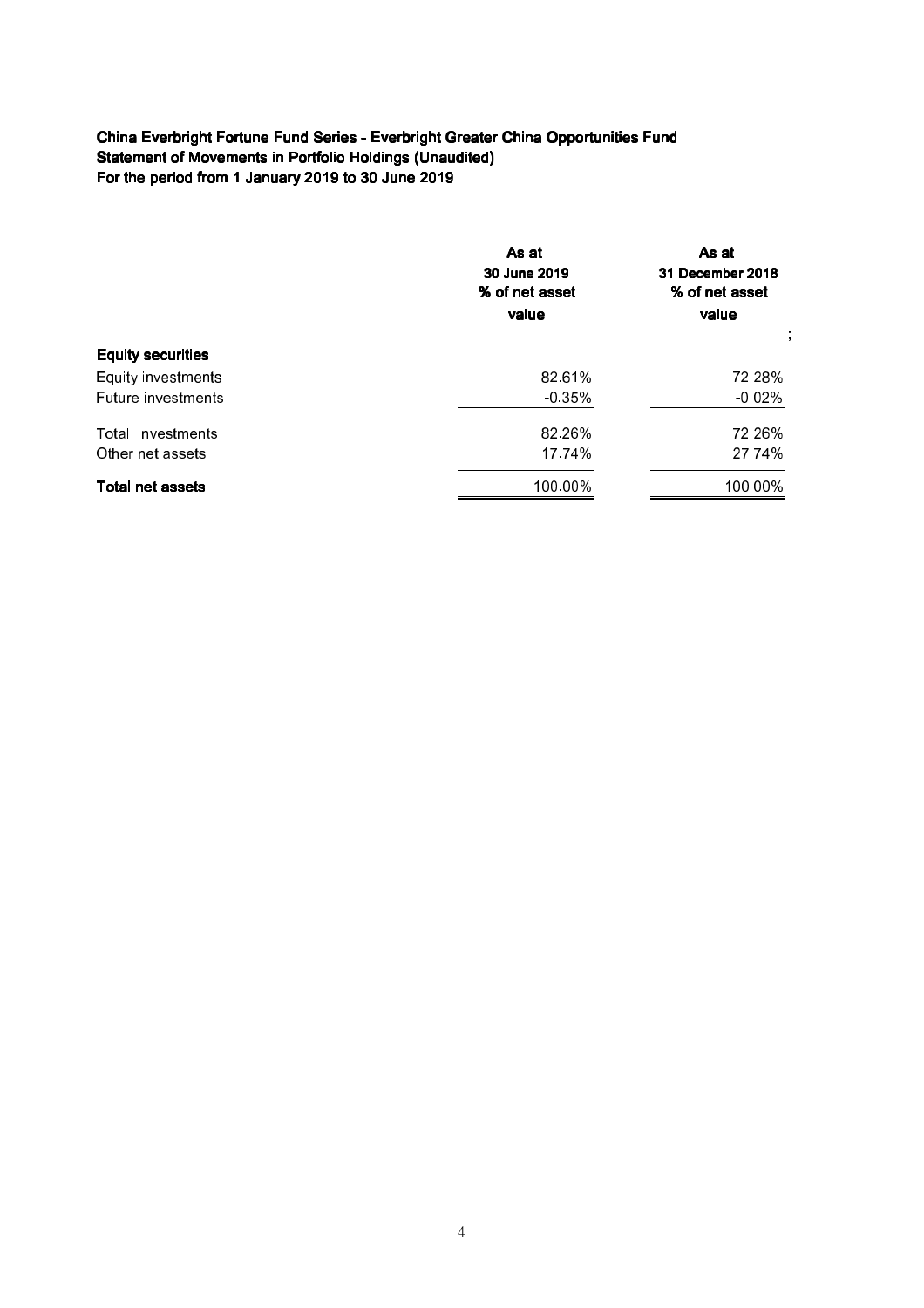#### China Everbright Fortune Fund Series - Everbright Greater China Opportunities Fund Notes to the Financial Statements

#### 1 GENERAL

China Everbright Fortune Fund Series (the "Trust") was constituted as an open-ended unit trust established as an umbrella unit trust under the laws of Hong Kong pursuant to a trust deed dated 10 October 2013 between China Everbright Securities (HK) Limited (the "Manager") and ICBC (Asia) Trustee Company Limited (the "Trustee").

Everbright Greater China Opportunities Fund (the "Sub-Fund") was constituted as a separate Sub-fund on 26 November 2015. The Sub-fund is an open-ended Sub-fund and is authorised by the Securities and Futures Commission of Hong Kong (the "SFC") under Section 104(1) of the Securities and Futures Ordinance and is required to comply with the Code on Unit Trusts and Mutual Funds established by the SFC (the "SFC Code"). Authorisation by the SFC does not imply official approval or recommendation. As at 30 June 2019, there were three other sub-funds established by the Trust, namely Everbright Hong Kong Bond Fund, Everbright Income Focus Fund and Everbright Global Brands Fund.

The investment objective of the Sub-Fund is to aim to provide investors with medium to long term capital appreciation by investing not less than 70% of the Sub-Fund's net asset value in a portfolio consisting of listed securities or securities quoted on the over-the-counter markets of companies that derive a significant portion of their revenues from goods produced or sold and/or investments made or services performed in Hong Kong, China and Taiwan (the "Greater China").

#### 2 BASIS OF PREPARATION

The financial statements are presented in Hong Kong dollars. They have been prepared under the historical cost basis, except for financial assets classified at fair value through profit or loss that have been measured at fair value. The preparation of the financial statements requires management to make estimates and assumptions that affect the amounts reported in the financial statements and accompanying notes. Management believes that the estimates utilised in preparing its financial statements are reasonable and prudent. Actual results could differ from these estimates. These financial statements are presented in Hong Kong dollars which is the sub-fund's major functional currency.

## 3 RECONCILIATION OF NET ASSET VALUE

The net asset value ("NAV") presented in the financial statements and that quoted for pricing purposes at the period end ("Dealing NAV") are different as the principles for calculating the Dealing NAV as set out in the Explanatory Memorandum are different from those required for financial reporting purposes under International Financial Reporting Standards ("IFRSs"). The following reconciliation provides details of these differences:

|                                                                                            | 30 June 2019<br><b>HKD</b> | 31 December 2018<br><b>HKD</b> |
|--------------------------------------------------------------------------------------------|----------------------------|--------------------------------|
| NAV as reported in the financial statements                                                | 49,973,107                 | 47,338,933                     |
| Adjustments for different basis adopted by the sub-fund in arriving<br>at the Dealing NAV: |                            |                                |
| - Unamortised portion of preliminary expenses                                              | 263792                     | 301,563                        |
| Dealing NAV                                                                                | 50 236 899                 | 47 640 496                     |
| Number of units in issue, Class I - HKD                                                    | 5 601 815 99               | 5 601 815 99                   |
|                                                                                            |                            |                                |
| Dealing NAV per unit, Class I - HKD                                                        | 896                        | 8.50                           |